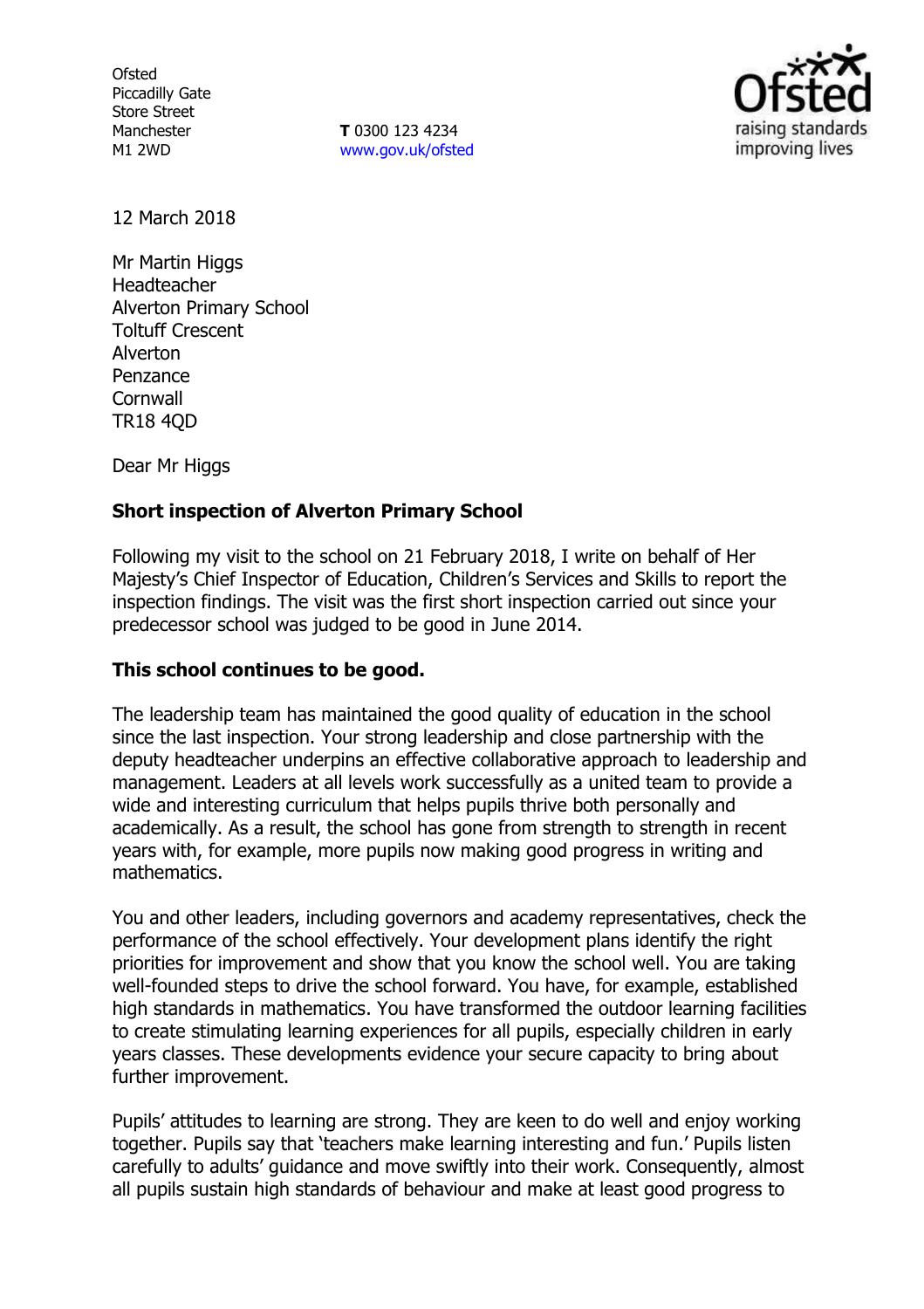

achieve well. Pupils make good progress in writing and especially strong progress in mathematics. You have recognised that pupils' achievement in reading has not been as strong. You have, rightly, made reading a key priority and already there are substantial improvements in pupils' achievement across the school.

Almost all of the parents and carers who responded to the online survey, Parent View, would recommend the school to other parents. One parent wrote, typifying the views of others, 'My children are extremely happy at school. I am very pleased with the progress they have made throughout their time at school and with the care they have received. My children are challenged without feeling pressured and I have always felt that each class teacher really gets to know my children.'

# **Safeguarding is effective.**

Leaders, including governors and representatives of the trust, sustain a strong culture of safeguarding and ensure that procedures are fit for purpose. Everyone I met with during the inspection identified securing pupils' safety and welfare as a key priority. Staff receive regular training to ensure that they are well equipped to undertake their safeguarding duties effectively. Staff know pupils well, and this aids them in swiftly recognising and dealing with concerns about pupils' safety and welfare. Leaders make sure that the continued improvement of the school's indoor and outdoor facilities includes full consideration of safeguarding requirements. For example, they have commissioned a full audit of health and safety processes and are swiftly implementing recommendations from this review to further improve practice.

Leaders and staff work effectively with parents and a range of external agencies when making referrals about concerns. As headteacher, you are persistent in your efforts to make certain that other agencies take the necessary action to protect vulnerable children. This is especially the case in your efforts to follow up and reduce persistent absence. You also provide a strong lead in ensuring that schools and external agencies across the locality communicate more effectively together to keep pupils safe. Pupils say that they feel safe and secure in school. Pupils also show a good understanding of how to stay safe and keep others safe when using the school's facilities, for example as elected ministers of the school parliament. Parents are appreciative of the way staff care for their children.

# **Inspection findings**

- National assessments at the end of Year 6 in 2017 showed that in reading some pupils, especially those with high prior attainment at the end of Year 2, did not progress well enough to achieve the standards of which they were capable. Consequently, this inspection's first line of enquiry examined the work of leaders and teachers to quicken pupils' progress and raise attainment in reading, especially across key stage 2.
- **Pupils in all classes are responding well to the raised emphasis now placed on the** development of their reading skills. When questioned, pupils say that they are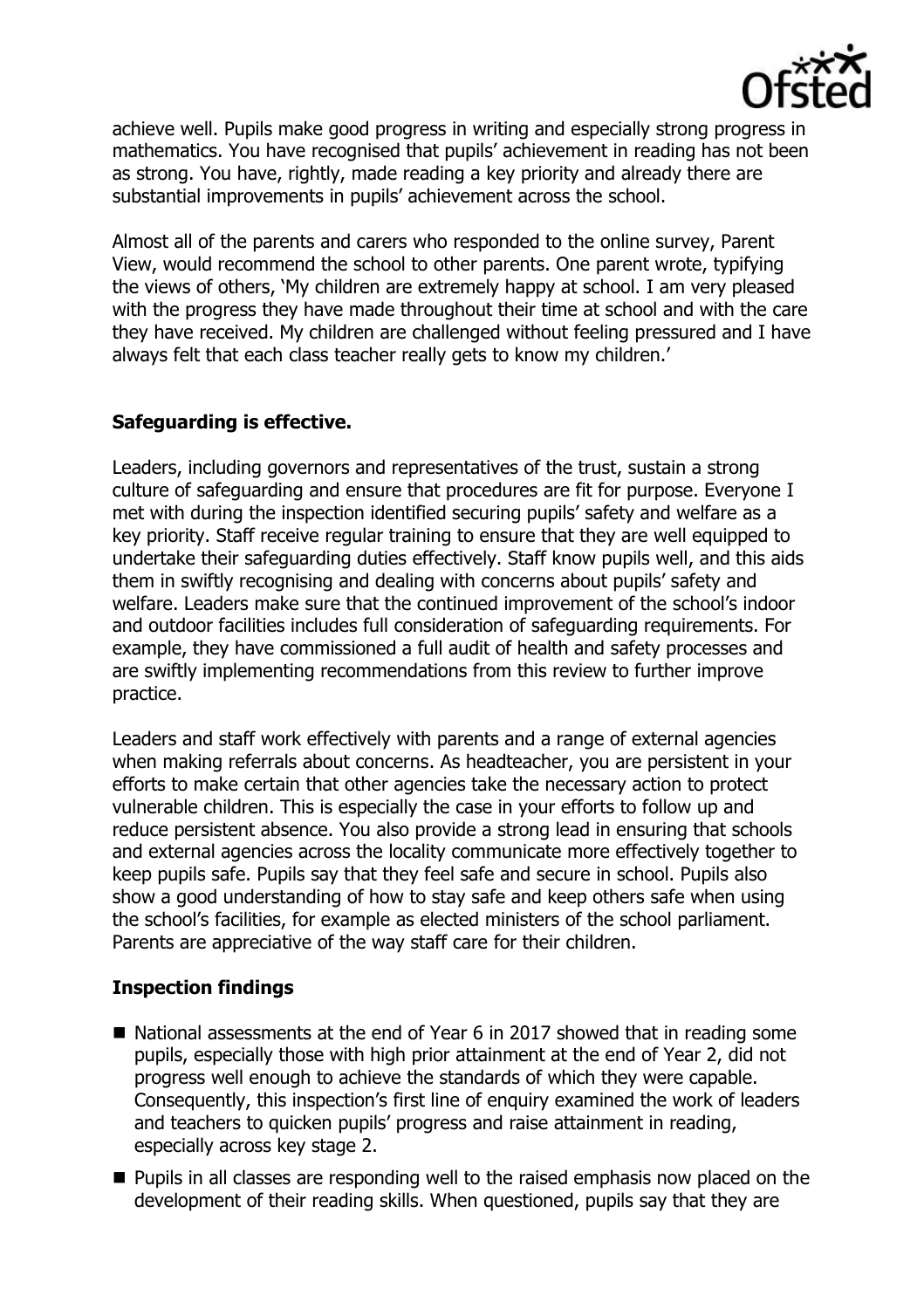

enthused by the increased range of reading books available in classrooms and in the upgraded school library. Pupils also say that they are more interested and committed to reading, both at home and in school.

- Additional initiatives, such as the current emphasis on extending pupils' vocabulary, are rapidly improving their reading and comprehension skills. Pupils are responding well to increased opportunities to read and discuss texts in class and when receiving additional adult support as individuals or in small groups. For example, pupils in Years 5 and 6, especially the most able, responded well to the teacher's challenging questions by explaining how the author Robert Swindells created suspense in his 'Room 13' novel. School assessments of pupils' progress and observations of pupils' reading show their rapid progress. Currently, an increasing number of pupils demonstrate skills that are higher than expected for their age. You rightly acknowledge that this strong focus on reading has not yet been sustained long enough for all pupils to achieve consistently well.
- **Pupils have generally attained above-average standards in writing by the end of** Year 6, but standards in spelling, especially those attained by girls and disadvantaged pupils, lagged behind in 2017. Hence, the next inspection focus was to look at what leaders and teachers have been doing to improve pupils' ability to spell words accurately. Teachers motivate pupils to write, both descriptively and imaginatively, across a range of subjects through, for example, topics such as 'Polluters or Protectors'. When questioned, one pupil said, 'I love the topics we study to support our learning in mathematics and English.' This reflected the views of others.
- There is variation, however, in the quidance that teachers give pupils about spelling both orally and through displays and learning aids such as dictionaries. Scrutiny of pupils' written work shows that their spelling is a weaker aspect of their writing. The frequency of misspelled words shows inconsistency in the degree to which teachers stress the importance of accurate spelling. At times, spelling mistakes mask the otherwise high quality of pupils' written work.
- The inspection also focused on the work of leaders and teachers to improve the phonic understanding and early reading skills of disadvantaged children and some boys in early years and Year 1 classes. Staff in the Nursery and Reception classes liaise supportively with the privately run nursery on site. This is helping teachers to identify and successfully target pupils' different needs, such as in speech and language, at an earlier stage. Also, additional adult assistance in early years and Year 1 classes has strengthened the teaching of phonics and reading. Much-improved indoor and outside learning opportunities are also stimulating the confidence and success in the learning of disadvantaged pupils and boys as well as girls. As a result, standards in phonics compare well with those found nationally, and boys and disadvantaged pupils achieve as well as their peers.
- Finally, I examined the work of leaders and teachers in raising pupils' attendance and reducing persistent absence. Pupils' overall rate of attendance is now in line with the national average and represents steady improvement in recent years. In particular, your resolute actions to reduce persistent absence and holidays taken during term time have been notably effective. This improvement reflects your